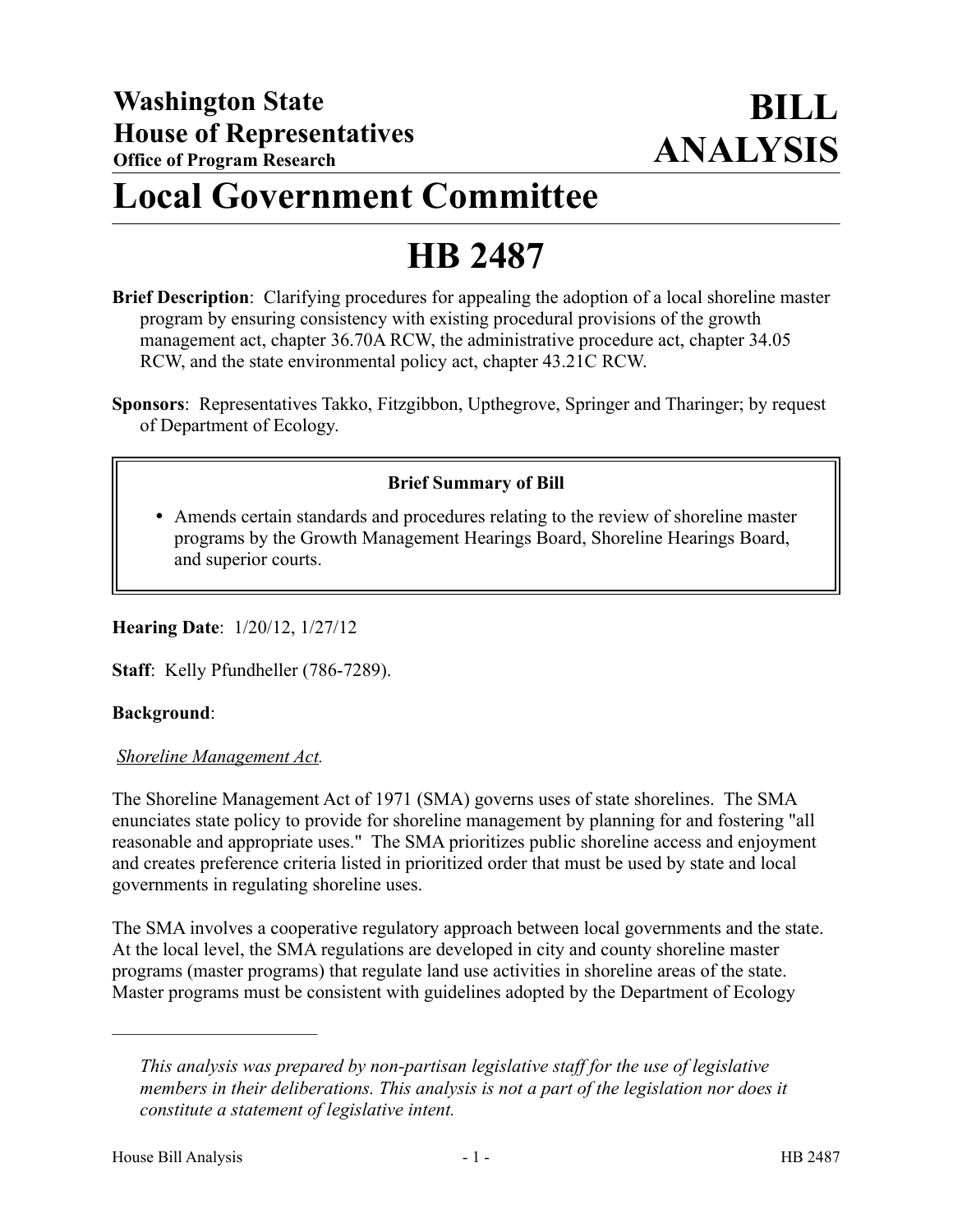(DOE). The DOE has the authority to approve or reject a master program, and the segments of or amendments to it. A master program is not effective until approved by the DOE.

If a city or county fails to adopt a master program in accordance with the time schedule under the SMA, or the DOE does not approve a segment of a master program relating to a "shoreline of statewide significance," the DOE may develop and adopt an alternative master program within the applicable jurisdiction. "Shorelines of statewide significance" are delineated under the SMA.

#### *Appeals of Decisions Relating to Shoreline Master Programs.*

A decision by the DOE to approve or reject a master program may be appealed to either the Growth Management Hearings Board (GMHB) or Shorelines Hearings Board (SHB), depending on the jurisdiction. For jurisdictions fully planning under the Growth Management Act, decisions are appealed to the GMHB. For other jurisdictions, decisions are appealed to the SHB.

A master program amendment is effective after approval of the DOE or after the decision of the Shorelines Hearings Board (SHB) to uphold the master program or amendment, provided that the SHB may remand the master program or adjustment to the local government for the DOE for modification prior to final adoption. Certain standards are specified in statute for review of master programs by both boards. For the purposes of review before the SHB, the validity of the master program must be determined in light of the SMA and its applicable guidelines. The aggrieved local government has the burden of proof, and the SHB must consider the presentations of the local government and the DOE in making its decision. The DOE and any local government may appeal a final decision of the SHB to superior court.

In appeals concerning "shorelines of statewide significance," either the GMHB or the SHB are required to uphold the decision of the DOE unless either board, by clear and convincing evidence, determines that the decision of the DOE is inconsistent with the policy of the SMA and the applicable guidelines.

In cases where the DOE adopted an alternative master program for a city or county, the DOE's decision may be directly appealed to superior court in accordance with the Administrative Procedures Act (APA).

## *State Environmental Policy Act.*

The State Environmental Policy Act (SEPA) applies to decisions by every state and local agency within Washington. One agency is usually identified as the lead agency for a specific proposal. The lead agency is responsible for identifying and evaluating the potential adverse environmental impacts of a proposal. Some minor projects do not require an environmental review, so the lead agency will first decide if environmental review is needed. If the proposed project is the type of project that is "categorically exempt" from the SEPA review process, no further environmental review is required.

## **Summary of Bill**:

For the purposes of review by the GMHB, a master program amendment is effective after it is upheld by the GMHB, provided that the matter can be remanded to the local government or the DOE for modification prior to final adoption.